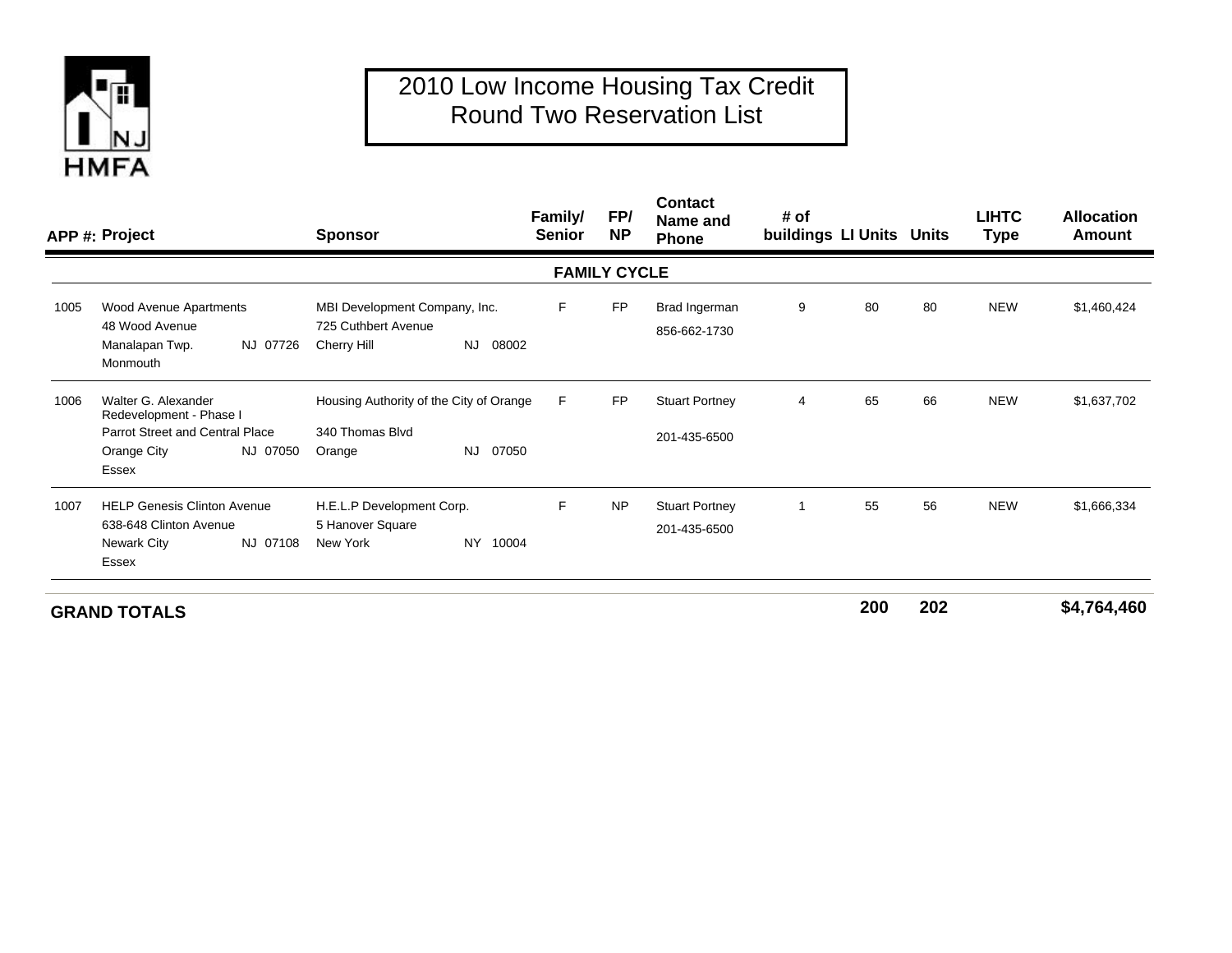

## 2010 Low Income Housing Tax Credit Round Two Reservation List

|      | APP #: Project                                                                    |          | <b>Sponsor</b>                                                  |              | Family/<br><b>Senior</b> | FP/<br><b>NP</b>    | <b>Contact</b><br>Name and<br>Phone               | # of<br>buildings LI Units Units |    |    | <b>LIHTC</b><br><b>Type</b> | <b>Allocation</b><br>Amount |
|------|-----------------------------------------------------------------------------------|----------|-----------------------------------------------------------------|--------------|--------------------------|---------------------|---------------------------------------------------|----------------------------------|----|----|-----------------------------|-----------------------------|
|      |                                                                                   |          |                                                                 |              |                          | <b>SENIOR CYCLE</b> |                                                   |                                  |    |    |                             |                             |
| 1008 | Walter G. Alexander<br>Redevelopment, Phase II<br><b>Central and Wilson Place</b> |          | Housing Authority of the City of Orange<br>340 Thomas Boulevard |              | S                        | <b>FP</b>           | Stuart<br>Portney/Rhoda<br>Miller<br>201-435-6500 |                                  | 48 | 48 | <b>NEW</b>                  | \$1,134,622                 |
|      |                                                                                   |          |                                                                 |              |                          |                     |                                                   |                                  |    |    |                             |                             |
|      | Orange City                                                                       | NJ 07050 | Orange                                                          | 07050<br>NJ. |                          |                     |                                                   |                                  |    |    |                             |                             |
|      | Essex                                                                             |          |                                                                 |              |                          |                     |                                                   |                                  |    |    |                             |                             |
| 1009 | Ferry Senior Housing                                                              |          | Conifer Realty, LLC                                             |              | S                        | <b>FP</b>           | <b>Charles Lewis</b>                              |                                  | 50 | 50 | <b>NEW</b>                  | \$1,176,293                 |
|      | Ferry Avenue and Station Drive                                                    |          | 20000 Horizon Way, Suite 180                                    |              |                          |                     | 856-793-2082                                      |                                  |    |    |                             |                             |
|      | Camden City                                                                       | NJ 08104 | Mt. Laurel                                                      | 08054<br>NJ. |                          |                     |                                                   |                                  |    |    |                             |                             |
|      | Camden                                                                            |          |                                                                 |              |                          |                     |                                                   |                                  |    |    |                             |                             |
|      | <b>GRAND TOTALS</b>                                                               |          |                                                                 |              |                          |                     |                                                   |                                  | 98 | 98 |                             | \$2,310,915                 |